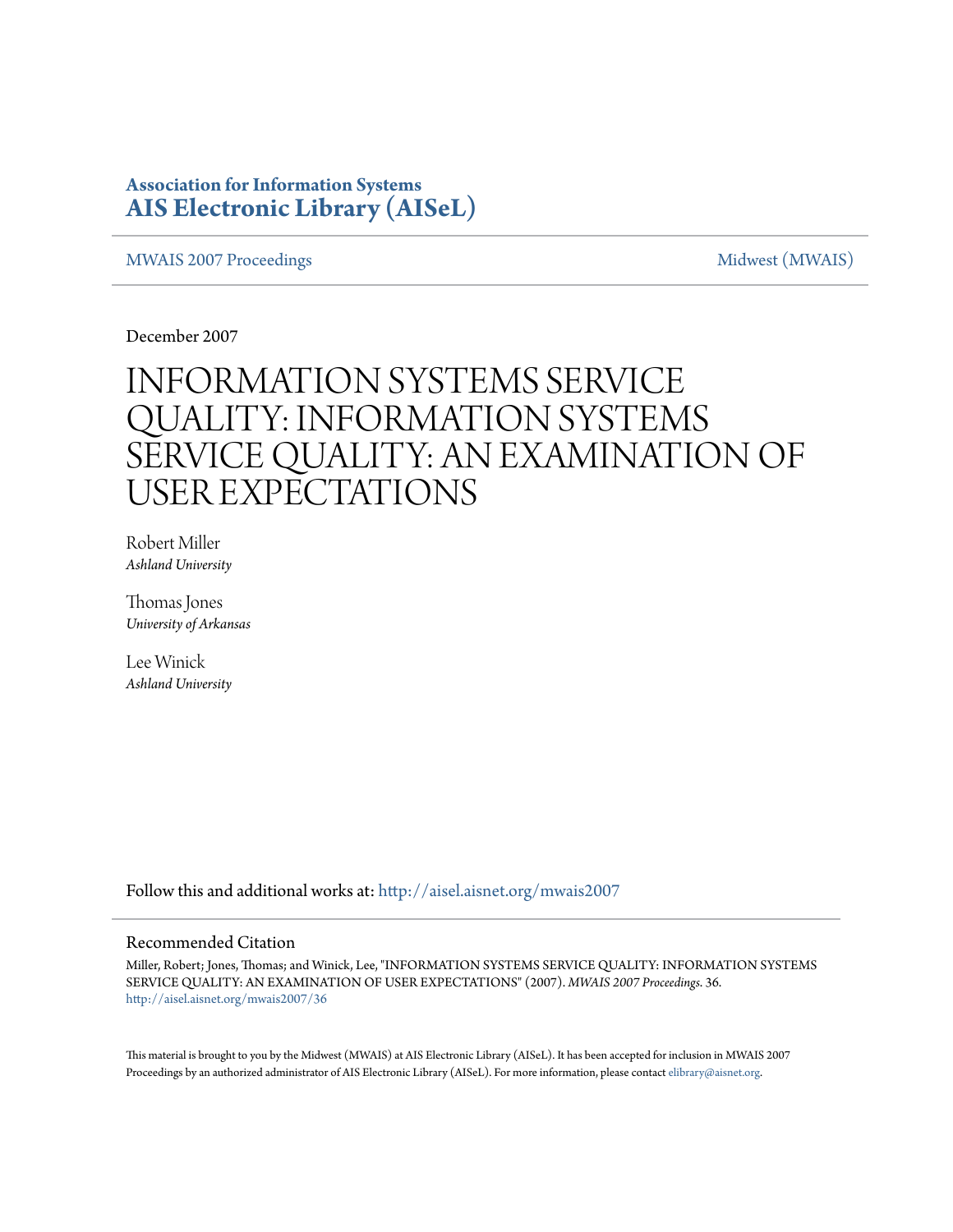## **INFORMATION SYSTEMS SERVICE QUALITY: AN EXAMINATION OF USER EXPECTATIONS**

**Robert E. Miller Thomas W. Jones** rmiller9@ashland.edu twjones@uark.edu

Ashland University University of Arkansas

**Lee Winick** Ashland University lwinick@ashland.edu

#### **ABSTRACT**

*This paper reports the results of a field study which examined the expectations of users as they relate to the quality of service offered by the Information Systems (IS) function within organizations. The results show that users have consistently high expectations both within and across organizations. The paper presents a possible cause for this consistency along with ways that management can intervene in order to influence user expectations.* 

#### **KEYWORDS**

Information Systems, Service Quality, User Expectations

#### **INTRODUCTION**

Even to the casual observer, the Information Systems (IS) function has a considerable service component. Obvious examples of IS services include help desk support and hardware/software installations. Further examination, however, reveals other IS services that are less obvious. Examples include user training, project management, and applications development. Taking all these services into account, some researchers have argued that the true role of IS is that of a classical services marketer (Watson, Pitt, Cunningham, & Nel 1993). Following this line of reasoning, almost every task performed by the IS function can be classified as a service. As such, IS managers interested in improving the effectiveness of their organizations must, necessarily, be concerned with measuring the quality of service they offer.

While there may be little doubt about service quality's critical importance to IS, there is still some question as to what exactly should be measured and how the measurement can be used to improve an organization's level of quality. As it relates to the question of what should be measured, this paper accepts the convention that service quality can be derived by comparing measures of user expectations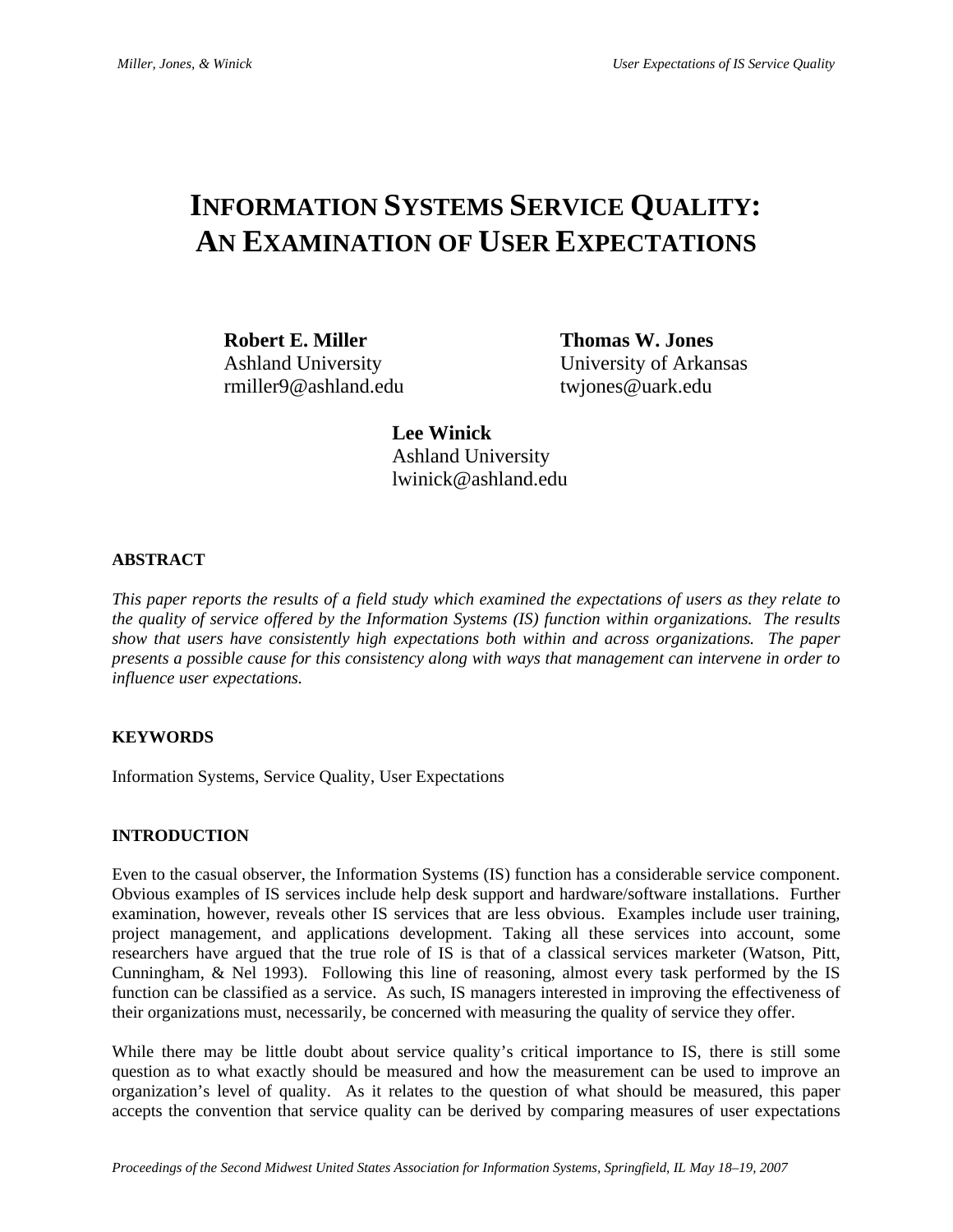and perceptions (Parasuraman, Zeithaml, & Berry 1985). This disconfirmation process has been operationalized in numerous instruments, the most common of which is the SERVQUAL questionnaire developed in marketing. As to the question of how the measurement can be used to improve service quality, most research appears to favor managerial interventions which attempt to manipulate user perceptions. For example, managers are encouraged to train their service employees to be polite and prompt so as to increase the user's perception of IS courtesy and responsiveness. While this emphasis on perceptions may seem obvious, it has in many ways stunted our understanding of user expectations. In doing so, we have neglected one of the two possible avenues for managerial intervention, that is, user expectations. The current paper, therefore, places its emphasis on expectations in order to address this overlooked aspect of service quality.

The paper begins by discussing the disconfirmation process at work in the formation of service quality assessment, paying particular attention to the sources of user expectations. In order to better understand these expectations, the paper then presents the research questions. Having established the motivations for study, the paper next reports the results of a field study in which expectations are compared across user groups. Finally, the paper discusses how these results should be interpreted and used by IS managers.

#### **SERVICE QUALITY AND EXPECTATIONS**

In order to understand service quality it is first important to define the term. Service quality has been widely researched in multiple disciplines. As such, a number of definitions exist to describe the phenomenon. Although these definitions differ somewhat, the majority share some key concepts which have become standard in the academic conceptualization of service quality. Mangold and Babakus (1991) provide one of the most complete definitions. Specifically, they define service quality as "the outcome of a process in which consumers' expectations for the service are compared with their perceptions of the service actually delivered" (p. 60).

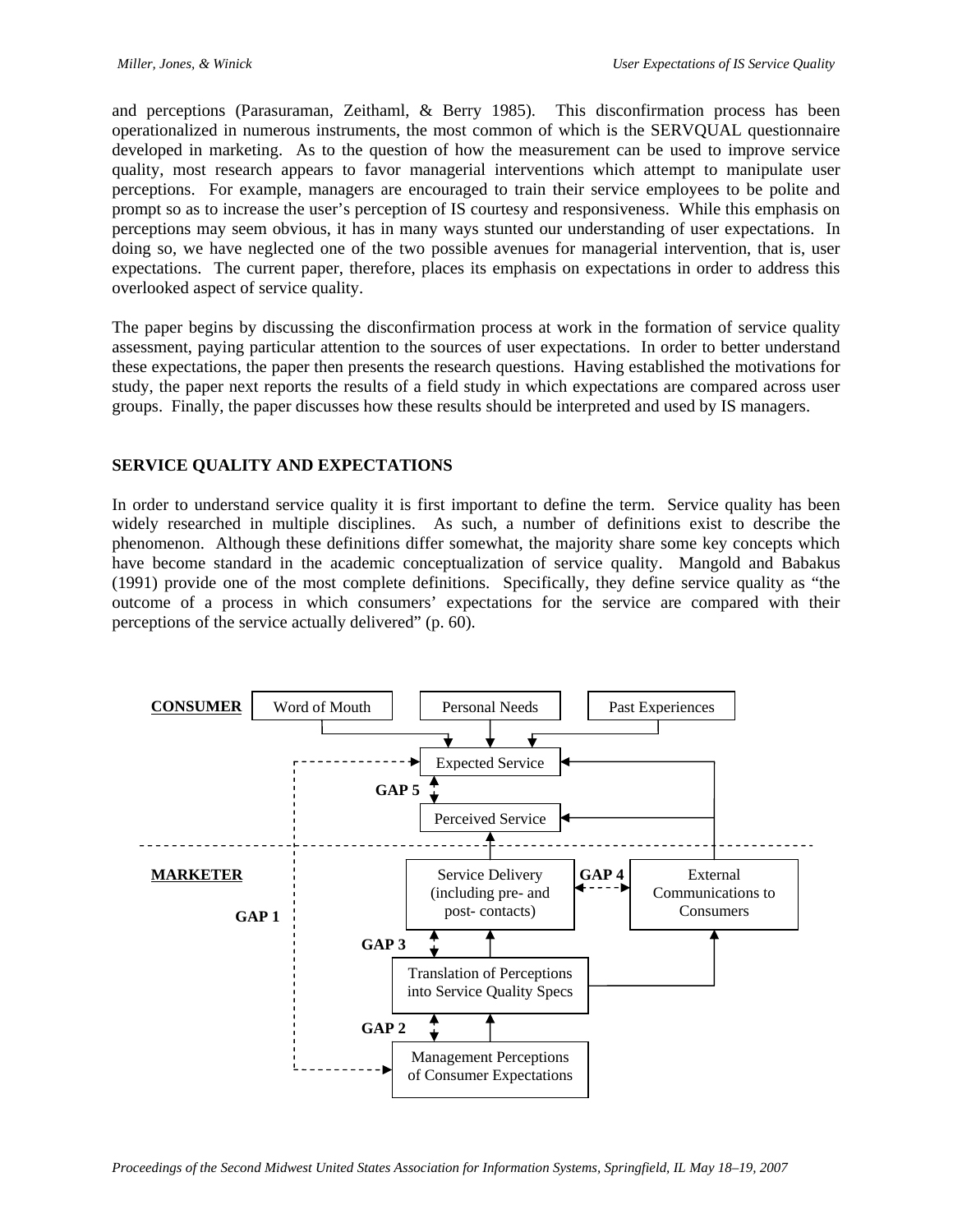#### **Figure 1. Service Quality Model (Parasuraman et al. 1985)**

As is apparent in this definition, the assessment of service quality relies on a disconfirmation process. Specifically, it is the disconfirmation resulting from the comparison of a consumer's expectations of service with their perceptions of service received. This view of service quality was first proposed by Parasuraman, Zeithaml, and Berry (1985) in their model of marketer-consumer interaction (see Figure 1). In this model, a gap was identified between the consumer's expectations and perceptions of the marketer's service. Parasuraman, Zeithaml, and Berry (1985) defined this gap (Gap 5 in Figure 1) as perceived service quality. When the perceptions exceed the expectations, the consumer perceives service quality as positive. When the expectations exceed the perceptions, the consumer perceives service quality as negative.

The process used to explain service quality's formation relies heavily on disconfirmation theories developed by Churchill and Surprenant (1982). These theories were originally used to explain the formation of user satisfaction. The process begins with the expectations. As in user satisfaction research, service quality expectations refer to predictions. In effect, the expectations are what the service provider *will* offer instead of what it *should* offer. According to Kettinger and Lee (1994), consumers form expectations about a service prior to its delivery. These expectations are based on such factors as personal needs, word-of-mouth, and past experiences. Consumption of the service reveals a perceived level of quality. The consumer then either confirms or disconfirms the original expectation based on this perceived quality.

In order to operationalize the disconfirmation process described in their model, Parasuraman, Zeithaml, and Berry (1988) developed the SERVQUAL instrument. Specifically, SERVQUAL measures the disconfirmation across five dimensions:

| Tangibles:      | Physical facilities, equipment, and appearance of personnel                              |
|-----------------|------------------------------------------------------------------------------------------|
| Reliability:    | Ability to perform the promised service dependably and accurately                        |
| Responsiveness: | Willingness to help customers and provide prompt service                                 |
| Assurance:      | Knowledge and courtesy of employees and their ability to inspire trust and<br>confidence |
| Empathy:        | Caring, individualized attention the firm provides its customers                         |

SERVQUAL is administered as two questionnaires (one to capture expectations and one to capture perceptions). The questionnaire items use a seven point Likert-type scale anchored with "strongly disagree" and "strongly agree." The responses on the expectation questionnaire are then subtracted from the corresponding responses on the perception questionnaire. The resulting difference score represents the perceived level of service quality.

While instruments like SERVQUAL have become popular ways for researchers and practitioners to measure service quality, little work has gone into understanding the factors behind the disconfirmation calculation. In particular, user expectations have largely been ignored. There appears to be a generally held belief that users simply expect too much and that their perceptions of the service will never meet these unrealistic expectations. However, given that the sources of expectations are highly variable, there is no reason to believe that expectations are too high or that users even agree about what their expectations are. In theory, different users, or user groups, could have very different expectations based on their experiences, personal needs, etc. As such, two questions become relevant: 1) Are user expectations consistent? and 2) Are user expectations too high? In order to shed some light on these questions, the following sections describe a field study which examines what users expect and if those expectations are consistent?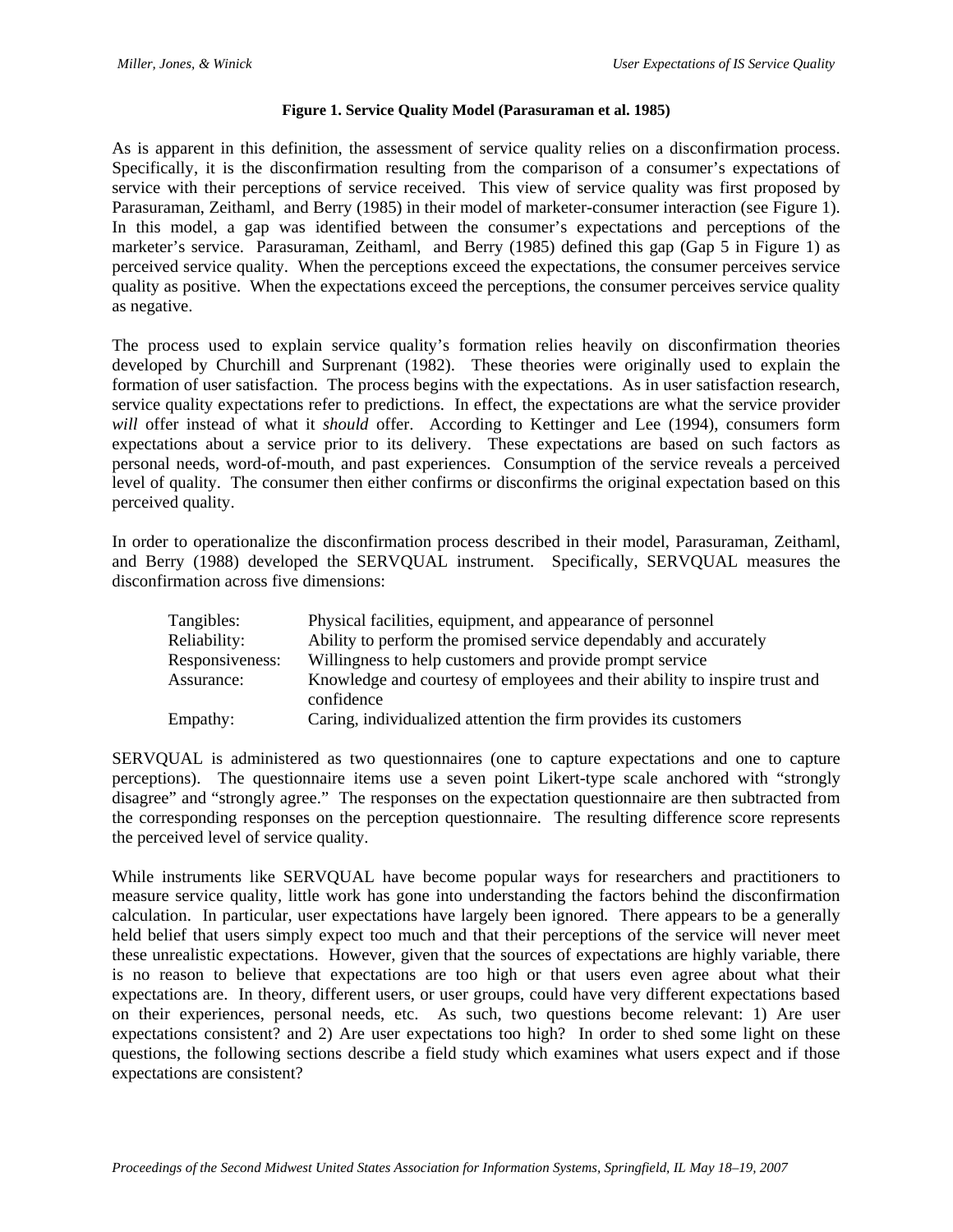#### **METHOD**

#### **Sample and Data Collection**

To answer the research questions posed in the previous section it was decided to collect user expectations about the IS function. Several organizations were contacted to solicit their participation in the study. Three organizations, representing both the public and private sectors, agreed to participate. Specifically, the organizations are involved in retail, education, and state government. This diversity in organization type substantially increases the generalizability of the study findings.

A set of packets was sent to the IS representative for each of the participating organizations. Each packet contained a cover letter, a return envelope, and a questionnaire with the SERVQUAL instrument. The questionnaire also contained a small section to collect demographic data. The cover letter and questionnaire specifically stated that respondent anonymity was assured. The packets were distributed by each organization's IS representative to its respective users. Of the 942 packets that were distributed, 272 responses were received (28.9% response rate). Of these, 37 responses were unusable due to excessive missing data, leaving a final sample of 235 (24.9% response rate). The demographic breakdown of respondents is given in Table 1.

|                |     | Age    |           |       |       |       |       |
|----------------|-----|--------|-----------|-------|-------|-------|-------|
|                | n   | $<$ 20 | $20 - 29$ | 30-39 | 40-49 | 50-59 | 60 >  |
| Organization 1 | 87  | 2.3%   | 50.6%     | 12.6% | 14.9% | 17.2% | 2.3%  |
| Organization 2 | 105 |        | 7.6%      | 21.9% | 36.2% | 26.7% | 7.6%  |
| Organization 3 | 28  |        |           | 17.9% | 42.9% | 28.6% | 10.7% |
| Total          | 220 | 0.9%   | 23.6%     | 17.7% | 28.6% | 23.2% | 5.9%  |

|                |     | Gender |        |  |
|----------------|-----|--------|--------|--|
|                | n   | Male   | Female |  |
| Organization 1 | 88  | 37.5%  | 62.5%  |  |
| Organization 2 | 113 | 39.8%  | 60.2%  |  |
| Organization 3 | 31  | 45.2%  | 54.8%  |  |
| Total          | 232 | 39.7%  | 60.3%  |  |

#### **Table 1. Sample Demographics**

#### **Results**

Once the data had been collected, the responses on the expectation questionnaire were aggregated by the five SERVQUAL dimensions (Tangibles, Reliability, Responsiveness, Assurance, and Empathy). These dimension scores were then averaged by organization. The mean and standard deviation for each dimension, by organization, is given in Table 2.

|                  | <b>Organization 1</b> |       | <b>Organization 2</b> |       | <b>Organization 3</b> |       |         |
|------------------|-----------------------|-------|-----------------------|-------|-----------------------|-------|---------|
| <b>Dimension</b> | Mean                  | S.D.  | Mean                  | S.D.  | <b>Mean</b>           | S.D.  | p-value |
| Tangibles        | 5.511                 | 0.842 | 5.441                 | 0.861 | 5.304                 | 0.702 | 0.487   |
| Reliability      | 6.454                 | 0.759 | 6.501                 | 0.708 | 6.536                 | 0.644 | 0.831   |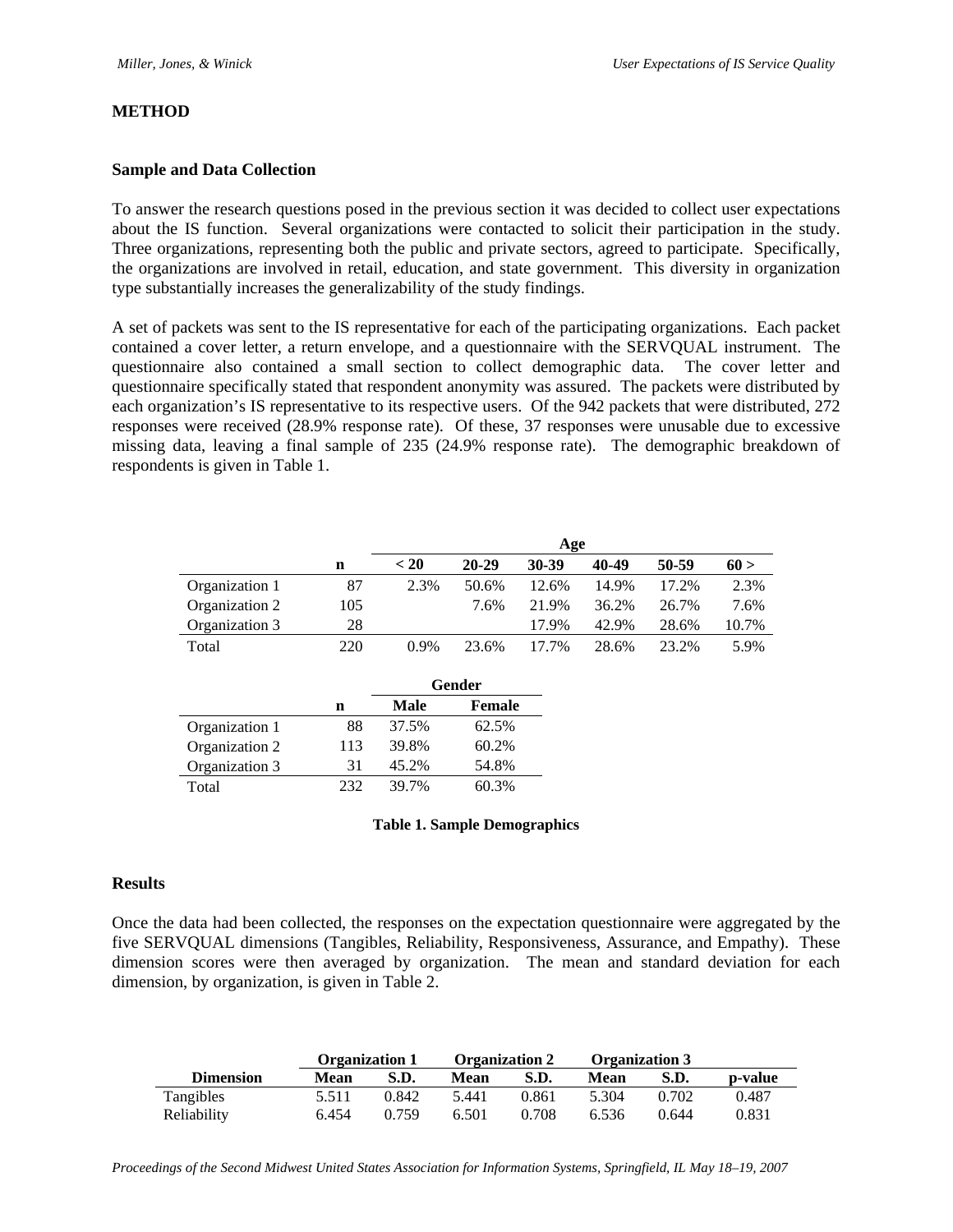| Responsiveness | 6.242 | 0.773 | 6.317 | 0.768 | 6.202 | 0.877 | 0.682 |
|----------------|-------|-------|-------|-------|-------|-------|-------|
| Assurance      | 6.407 | 0.692 | 6.420 | 0.771 | 6.484 | 0.649 | 0.878 |
| Empathy        | 6.101 | 0.830 | 6.292 | 0.736 | 6.187 | 0.837 | 0.227 |

#### **Table 2. Comparison of Means**

It should be noted that all dimensional means were relatively high. Given a seven point scale, no mean fell below 5.300. This indicates that, on average, the respondents at least somewhat agreed with the expectation that the IS function would provide excellent service quality. It should also be noted that all dimensional standard deviations were relatively small (i.e., less than one point on the scale). This indicates that there was little variance in the dimensional scores.

Following the aggregation, the means were then compared to see if there were any statistically significant differences among the organizations. The comparison of means was conducted using a one-way ANOVA. The resulting p-values (also in Table 2) indicate that the dimensional means do not differ significantly among the three organizations.

#### **DISCUSSION**

 $\overline{a}$ 

Based on the results presented in Table 2 it is clear that user expectations of the IS function are largely consistent both within and among organizations. The within group consistency is supported by the fact that the standard deviations were low. This indicates that there is very little spread in the data about the mean. The consistency of expectations among organizations is supported by the results of the ANOVA which indicated no significant differences in the dimensional means. Taking these results into account, it appears that users, regardless of organization, have similar expectations about the quality of service provided by the IS function.

This result is somewhat surprising. Considering that expectations are formed by past experiences, wordof-mouth, and personal needs (Kettinger & Lee 1994), a higher degree of variability would be expected. Instead, there appears to be a great deal of agreement about what should be expected in terms of IS service. Given that the scores were also consistent across organizations, the source of the consistency cannot be the organizations themselves. Something beyond the organizations has shaped the users' expectations to make them similar. One possible way to explain this similarity would be the influence of the media. Advertisements for IS consulting firms (e.g., IBM and EDS) and user support organizations (e.g., Geek Squad) have undoubtedly affected the way users view the IS function. Whatever the source of the similarity, IS managers should be aware that their users are all looking for the same level of service.

The results in Table 2 also address, at least partially, the question of whether users expect too much. With all means above 5.300, it is clear that users tend to the high end of the scale ("somewhat agree," "agree," and "strongly agree"). In fact, excluding the Tangibles dimension<sup>1</sup>, all other dimensional means were above 6.100. The skewing of the scores is made even more apparent when the small standard deviations are considered. All in all, users appear to expect a very high level of service quality.

That said, is the expected level too high? The answer to this question is obviously subjective. IS managers can believe what they will about the value of their users' expectations. The simple fact is that those expectations will, in large part, determine the assessment of their organization's service quality. To say this more eloquently (Hernon & Altman, 1996): "Quality is in the eyes of the beholder, and although

 $<sup>1</sup>$  The lesser score for Tangibles is in-line with previous research which found that the Tangible</sup> dimension is often not significant in the assessment of IS service quality.